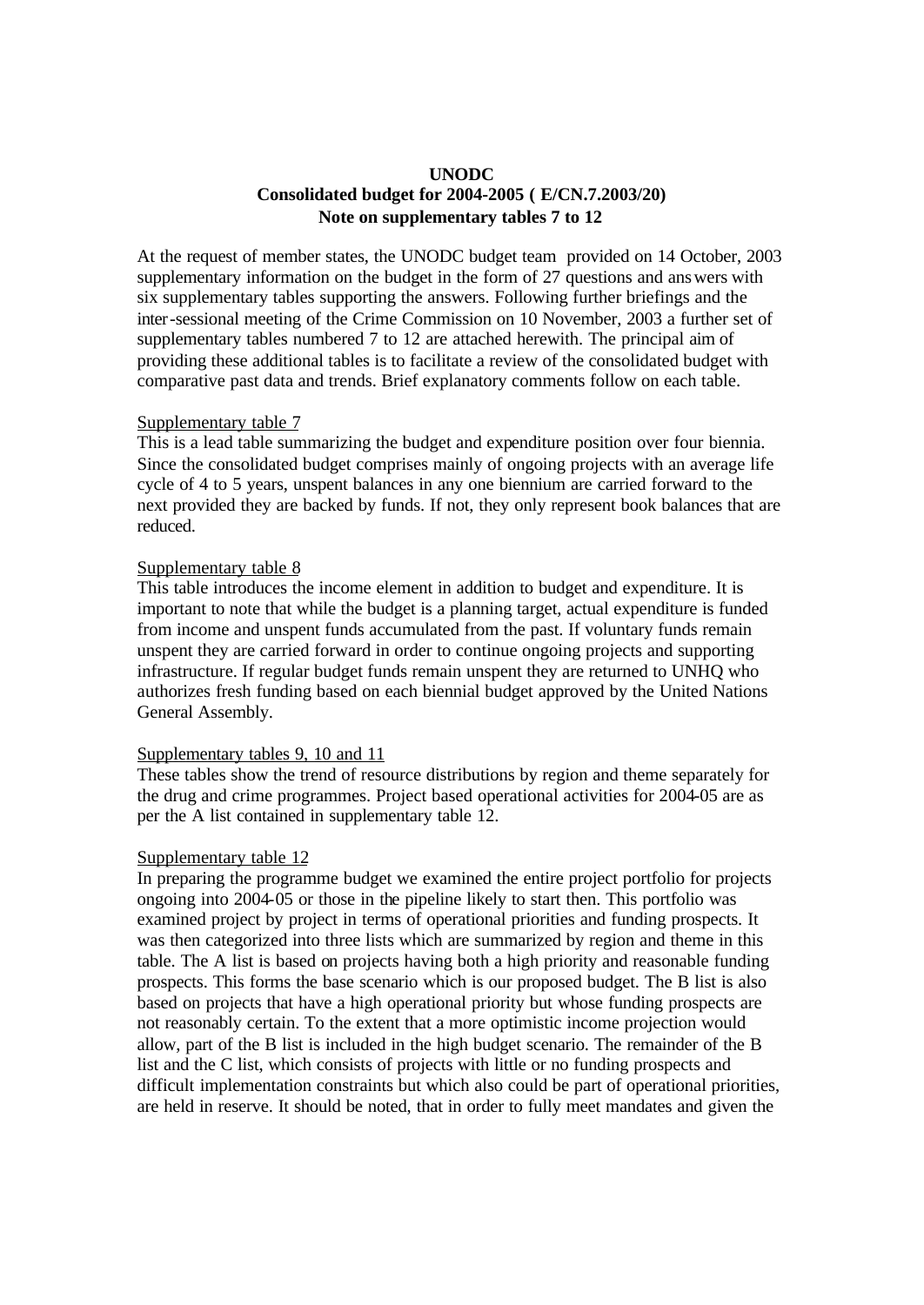dynamic nature of the project portfolio, projects from the B and C lists could be launched in addition to, or in lieu of, items in the A list, subject to adequate funding, implementation arrangements and thematic/regional relevance. Details of the projects contained in these lists can also be provided on request.

Prepared by : Kenneth Eriksson, OIC FRMS/UNODC and Himmet Kahlon, OIC Budget Section, FRMS/UNODC.

Dated; 14 November, 2003

C:kahlon/Con.bud-Note on supp.tab:14/11/03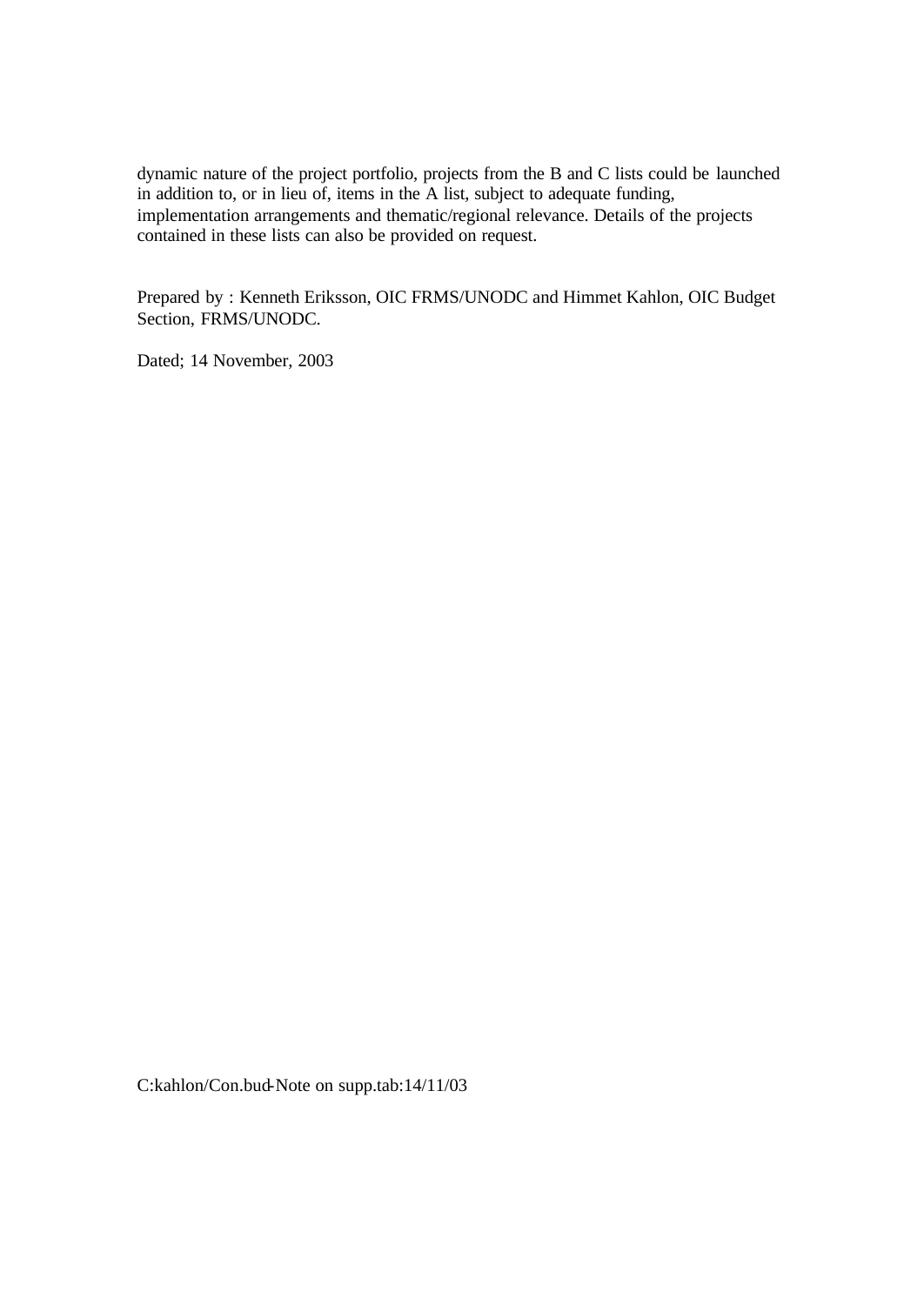### **Supplementary Table 7**

### **UNODC**

### **CONSOLIDATED BUDGET, EXPENDITURE AND UNSPENT BALANCE**

(Millions of United States dollars)

|                               | 1998-99 | 2000-01 | $2002 - 03$ | 2004-05 |
|-------------------------------|---------|---------|-------------|---------|
| <b>1. Consolidated Budget</b> |         |         |             |         |
| a. Drug Programme             | 168.4   | 202.5   | 183.1       | 205.9   |
| b. Crime Programme            | 10.3    | 11.8    | 15.7        | 19.0    |
| c. UNODC                      | 178.7   | 214.3   | 198.8       | 224.9   |
| 2. Consolidated Expenditure   |         |         |             |         |
| a. Drug Programme             | 149.6   | 161.3   | 160.9       | 175.6   |
| b. Crime Programme            | 8.4     | 11.5    | 14.2        | 18.2    |
| c. UNODC                      | 158.0   | 172.8   | 175.1       | 193.8   |
| <b>3. Unspent Balance</b>     |         |         |             |         |
| a. Drug Programme             | 18.8    | 41.2    | 22.2        | 30.3    |
| b. Crime Programme            | 1.9     | 0.3     | 1.5         | 0.8     |
| c. UNODC                      | 20.7    | 41.5    | 23.7        | 31.1    |

NB: Unspent budget balances are carried forward to the next biennium if funded or relevant budgets are reduced if not funded, as they are only book balances.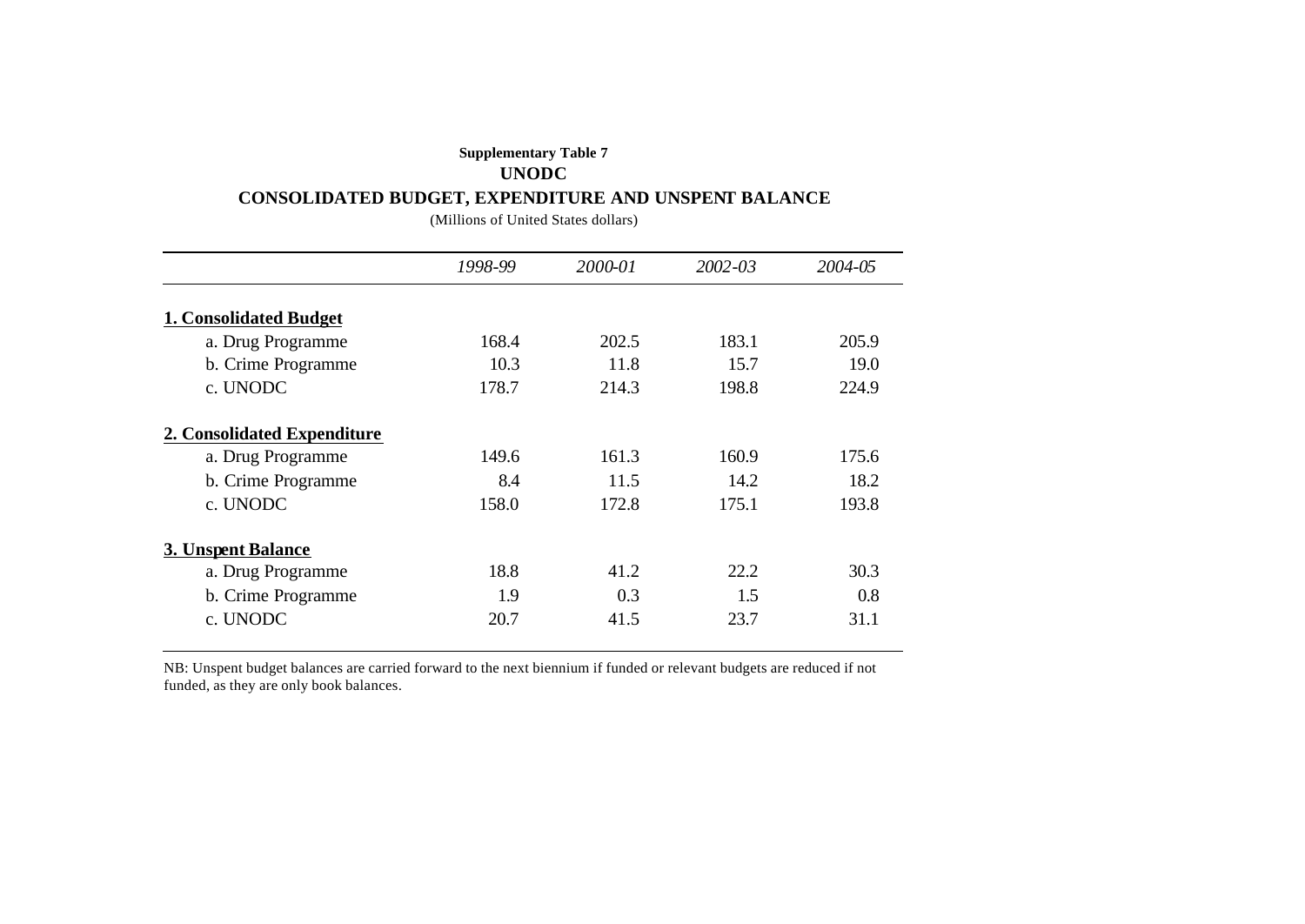# **Supplementary Table 8 UNODC CONSOLIDATED BUDGET, EXPENDITURE AND INCOME**

(Millions of United States dollars)

|                                        | Drug Programme |         |         |         | Crime Programme |         | Total UNODC |         |         |  |
|----------------------------------------|----------------|---------|---------|---------|-----------------|---------|-------------|---------|---------|--|
|                                        | 2000-01        | 2002-03 | 2004-05 | 2000-01 | 2002-03         | 2004-05 | 2000-01     | 2002-03 | 2004-05 |  |
| <b>A. Consolidated Budget</b>          |                |         |         |         |                 |         |             |         |         |  |
| 1. Programme Budget                    | 161.9 $a/$     | 147.1   | 164.4   | 9.5     | 13.0            | 16.0    | 171.4       | 160.1   | 180.4   |  |
| 2. Support Budget                      |                |         |         |         |                 |         |             |         |         |  |
| a. Field                               | 23.8           | 19.8    | 24.4    | 0.5     | 0.6             | 0.5     | 24.3        | 20.4    | 24.9    |  |
| b. HQs                                 | 16.8 $a/$      | 16.2    | 17.1    | 1.8     | 2.1             | 2.5     | 18.6        | 18.3    | 19.6    |  |
| c. Total                               | 40.6           | 36.0    | 41.5    | 2.3     | 2.7             | 3.0     | 42.9        | 38.7    | 44.5    |  |
| 3. Total Budget                        | 202.5          | 183.1   | 205.9   | 11.8    | 15.7            | 19.0    | 214.3       | 198.8   | 224.9   |  |
| <b>B. Consolidated Expenditure</b>     |                |         |         |         |                 |         |             |         |         |  |
| 1. Operational activities (Projects)   | 109.8          | 106.3   | 116.5   | 2.9     | 5.3             | 6.7     | 112.7       | 111.6   | 123.2   |  |
| 2. Normative and other core activities | 13.6 $a/$      | 16.7    | 19.5    | 6.3     | 6.2             | 8.5     | 19.9        | 22.9    | 28.0    |  |
| 3. Programme Expenditure $(1+2)$       | 123.4          | 123.0   | 136.0   | 9.2     | 11.5            | 15.2    | 132.6       | 134.5   | 151.2   |  |
| 4. Support Expenditure                 | 37.9 a/        | 37.9    | 39.6    | 2.3     | 2.7             | 3.0     | 40.2        | 40.6    | 42.6    |  |
| 5. Total Expenditure (3+4)             | 161.3          | 160.9   | 175.6   | 11.5    | 14.2            | 18.2    | 172.8       | 175.1   | 193.8   |  |
| <b>C.</b> Consolidated Income          |                |         |         |         |                 |         |             |         |         |  |
| 1. Regular Budget                      | 14.8           | 16.7    | 18.5    | 5.7     | 7.3             | 9.4     | 20.5        | 24.0    | 27.9    |  |
| 2. Donors                              |                |         |         |         |                 |         |             |         |         |  |
| a. General Purpose Funds               | 31.3           | 33.6    | 33.0    | 0.7     | 1.7             | 2.2     | 32.0        | 35.3    | 35.2    |  |
| b. Special Purpose Funds               | 101.4          | 111.4   | 108.8   | 5.7     | 10.2            | 11.8    | 107.1       | 121.6   | 120.6   |  |
| c. Total                               | 132.7          | 145.0   | 141.8   | 6.4     | 11.9            | 14.0    | 139.1       | 156.9   | 155.8   |  |
| 3. Other Income                        |                |         |         |         |                 |         |             |         |         |  |
| 4. Total Income                        | 147.5          | 161.7   | 160.3   | 12.1    | 19.2            | 23.4    | 159.6       | 180.9   | 183.7   |  |

NB: For voluntary funds, where income exceeds expenditure it adds to the fund balance, where expenditure exceeds income it is financed from the fund balance (please refer to page 23 of budget document E/CN.7/2003/20). Unspent regular budget funds are returned to UNHQ

a/ Posts worth \$1.8 million reported under support are reclassified under core activities in 2000-2001, in order to make comparison with future biennia in which these posts are reclassified on the same basis.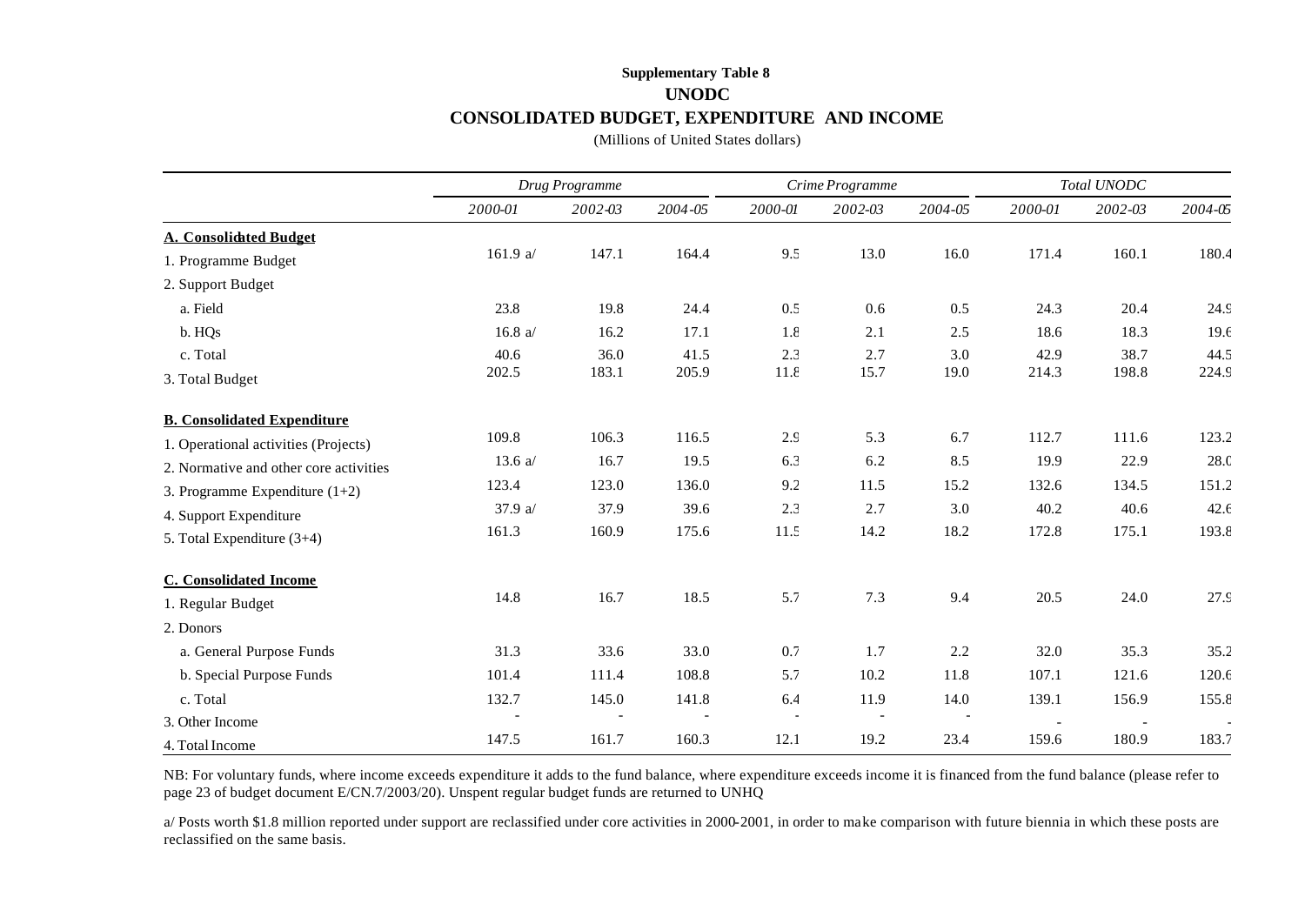## **Supplementary Table 9 UNODC THEMATIC DISTRIBUTION OF PROGRAMME BUDGET AND EXPENDITURE DRUG PROGRAMME**

(Millions of United States dollars) *2000-01 2002-03 2004-05* 1. Total Budget (2+3) 202.5 183.1 205.9 2. Support Budget  $40.6 \text{ a}$   $36.0 \text{ a}$   $41.5 \text{ a}$ 3. Programme Budget a. Operational activities (projects) a.1 Policy support, legislation and advocacy 21.6 14.8 9.4 9.4 a.2 Prevention and reduction of drug abuse 39.2 41.6 44.4 a.3 Illicit crop monitoring 0.9 1.2 2.3 a.4 Alternative development 36.9 32.1 40.4 a.5 Suppression of illicit drug trafficking 49.7 40.5 48.4 Sub Total (a.) 148.3 130.2 144.9 b. Normative Programme 8.2 10.6 12.1 c. Core Programme (excluding projects) 5.4 a/ 6.3 7.4 Total Programme Budget (3 a+b+c)  $161.9$  161.9 147.1 164.4 4. Programme Expenditure a. Operational activities (projects) a.1 Policy support, legislation and advocacy 11.5 9.2 8.1 a.2 Prevention and reduction of drug abuse 30.9 32.3 35.5 a.3 Illicit crop monitoring 0.7 1.1 1.8 a.4 Alternative development 28.3 23.8 32.4 a.5 Suppression of illicit drug trafficking 38.4 39.9 38.7 Sub Total (a.) 109.8 106.3 116.5 b. Normative Programme 8.2 10.6 12.1 c. Core Programme (excluding projects) 5.4 a/ 6.1 7.4 Total Programme Expenditure  $(4 a+b+c)$  123.4 123.0 123.0 136.0

a/ Posts worth \$1.8 million reported under support are reclassified under core activities in 2000-2001, in order to make comparison with future biennia in which these posts are reclassified on the same basis.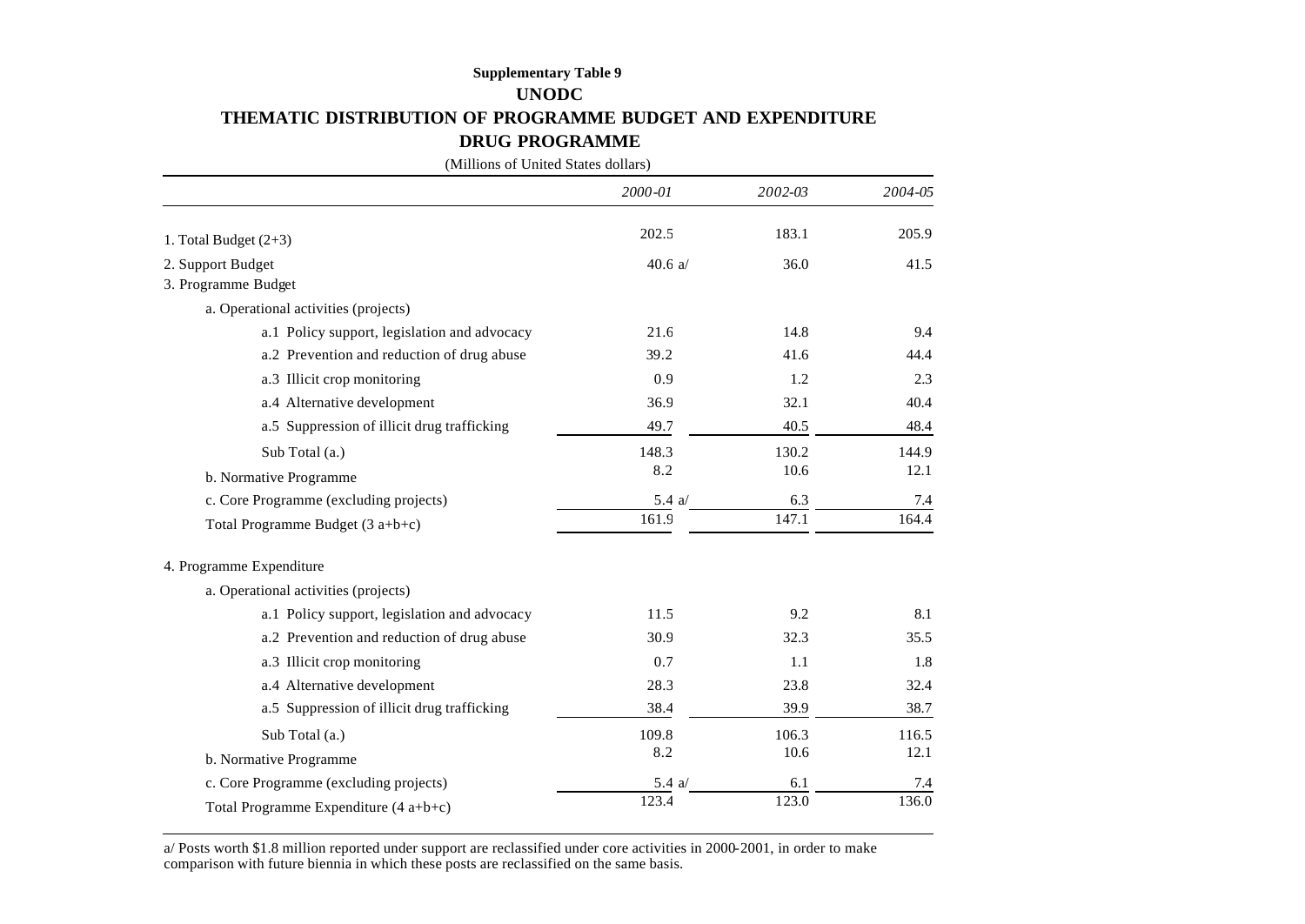# **Supplementary Table 10 UNODC THEMATIC DISTRIBUTION OF PROGRAMME BUDGET AND EXPENDITURE CRIME PROGRAMME**

(Millions of United States dollars)

|                                        | 2000-01                  | $2002 - 03$ | 2004-05 |
|----------------------------------------|--------------------------|-------------|---------|
| 1. Total Budget $(2+3)$                | 11.8                     | 15.7        | 19.0    |
|                                        | 2.3                      | 2.7         | 3.0     |
| 2. Support Budget                      |                          |             |         |
| 3. Programme Budget                    |                          |             |         |
| a. Operational activities (projects)   |                          |             |         |
| a.1 Anti-Organized Crime               | 1.4                      | 2.2         | 2.3     |
| a.2 Anti-Human Trafficking             | 0.2                      | 1.1         | 2.5     |
| a.3 Anti-Corruption                    | 1.0                      | 1.3         | 0.3     |
| a.4 Criminal Justice Reform            | 0.6                      | 1.4         | 1.7     |
| a.5 Prevention of Terrorism            | $\overline{\phantom{0}}$ | 0.8         | 0.7     |
| Sub Total (a.)                         | 3.2                      | 6.8         | 7.5     |
| b. Normative Programme                 | 1.6                      | 1.8         | 2.8     |
| c. Core Programme (excluding projects) | 4.7                      | 4.4         | 5.7     |
| Total Programme Budget $(3 a+b+c)$     | 9.5                      | 13.0        | 16.0    |
| 4. Programme expenditure               |                          |             |         |
| a. Operational activities (projects)   |                          |             |         |
| a.1 Anti-Organized Crime               | 1.3                      | 1.8         | 2.0     |
| a.2 Anti-Human Trafficking             | 0.2                      | 0.9         | 2.3     |
| a.3 Anti-Corruption                    | 0.9                      | 1.0         | 0.3     |
| a.4 Criminal Justice Reform            | 0.5                      | 1.0         | 1.5     |
| a.5 Prevention of Terrorism            |                          | 0.6         | 0.6     |
| Sub Total (a.)                         | 2.9                      | 5.3         | 6.7     |
| b. Normative Programme                 | 1.6                      | 1.8         | 2.8     |
| c. Core Programme (excluding projects) | 4.7                      | 4.4         | 5.7     |
| Total Programme expenditure $(4a+b+c)$ | 9.2                      | 11.5        | 15.2    |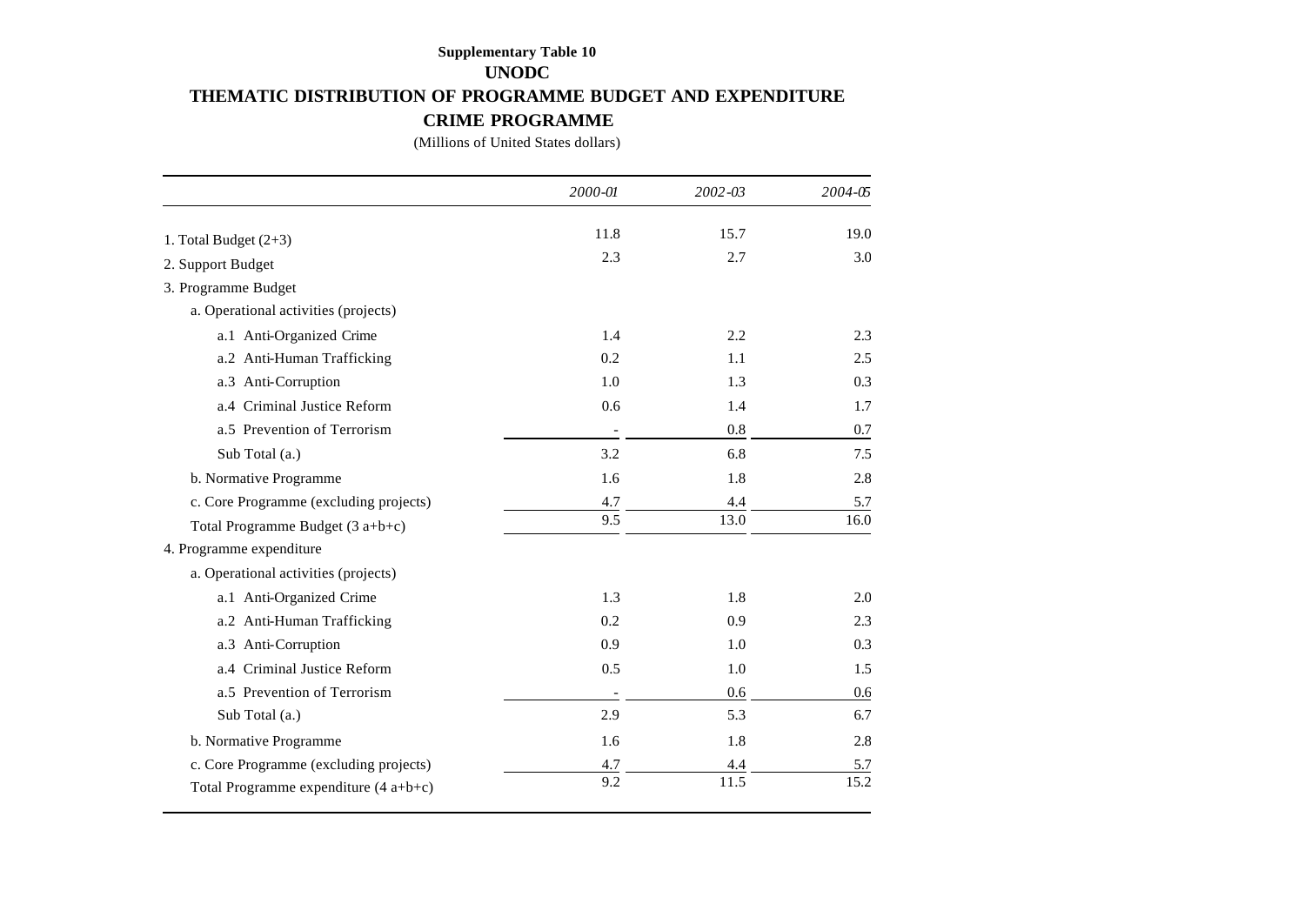### **Supplementary Table 11 UNODC REGIONAL DISTRIBUTION OF PROGRAMME BUDGET AND EXPENDITURE**

(Millions of United States dollars)

|                                                                   | Drug Programme |         |         |                | Crime Programme          |                          | Total UNODC |         |         |  |
|-------------------------------------------------------------------|----------------|---------|---------|----------------|--------------------------|--------------------------|-------------|---------|---------|--|
|                                                                   | 2000-01        | 2002-03 | 2004-05 | 2000-01        | 2002-03                  | 2004-05                  | 2000-01     | 2002-03 | 2004-05 |  |
| 1. Total Budget $(2+3)$                                           | 202.5          | 183.1   | 205.9   | 11.8           | 15.7                     | 19.0                     | 214.3       | 198.8   | 224.9   |  |
| 2. Support Budget                                                 | 40.6 $a/$      | 36.0    | 41.5    | 2.3            | 2.7                      | 3.0                      | 42.9        | 38.7    | 44.5    |  |
| 3. Programme Budget<br>a. Operational activities (projects):      |                |         |         |                |                          |                          |             |         |         |  |
| a.1 Global (including core projects)                              | 21.5           | 11.7    | 13.1    | 1.9            | 3.4                      | 1.6                      | 23.4        | 15.1    | 14.7    |  |
| a.2 Africa and Middle East                                        | 9.5            | 15.3    | 14.8    | 0.8            | 1.7                      | 1.3                      | 10.3        | 17.0    | 16.1    |  |
| a.3 Central and Eastern Europe                                    | 6.1            | 3.4     | 4.0     | 0.3            | 0.4                      | 0.2                      | 6.4         | 3.8     | 4.2     |  |
| a.4 West and Central Asia                                         | 26.4           | 22.8    | 38.1    |                |                          | $\overline{\phantom{a}}$ | 26.4        | 22.8    | 38.1    |  |
| a.5 South Asia, East Asia and the Pacific                         | 21.5           | 26.0    | 25.3    | 0.2            | 0.7                      | 1.6                      | 21.7        | 26.7    | 26.9    |  |
| a.6 Latin America and the Caribbean                               | 63.3           | 51.0    | 49.6    | $\sim$         | 0.6                      | 2.8                      | 63.3        | 51.6    | 52.4    |  |
| Sub Total (a.)                                                    | 148.3          | 130.2   | 1449    | 3.2            | 6.8                      | 7.5                      | 151.5       | 137.0   | 152.4   |  |
| b. Normative Programme                                            | 8.2            | 10.6    | 12.1    | 1.6            | 1.8                      | 2.8                      | 9.8         | 12.4    | 14.9    |  |
| c. Core Programme (excluding projects)                            | 5.4<br>a/      | 6.3     | 7.4     | 4.7            | 4.4                      | 5.7                      | 10.1        | 10.7    | 13.1    |  |
| Total Programme Budget $(3 a+b+c)$                                | 161.9          | 147.1   | 164.4   | 9.5            | 13.0                     | 16.0                     | 171.4       | 160.1   | 180.4   |  |
| 4. Programme expenditure<br>a. Operational activities (projects): |                |         |         |                |                          |                          |             |         |         |  |
| a.1 Global (including core projects)                              | 14.2           | 13.3    | 11.0    | 1.9            | 2.5                      | 1.6                      | 16.1        | 15.8    | 12.6    |  |
| a.2 Africa and Middle East                                        | 5.5            | 8.7     | 11.8    | 0.7            | 1.4                      | 1.0                      | 6.2         | 10.1    | 12.8    |  |
| a.3 Central and Eastern Europe                                    | 7.0            | 4.4     | 3.2     | 0.2            | 0.4                      | 0.2                      | 7.2         | 4.8     | 3.4     |  |
| a.4 West and Central Asia                                         | 20.1           | 15.3    | 30.5    | $\blacksquare$ | $\overline{\phantom{a}}$ | $\overline{\phantom{a}}$ | 20.1        | 15.3    | 30.5    |  |
| a.5 South Asia, East Asia and the Pacific                         | 17.1           | 19.2    | 20.3    | 0.1            | 0.5                      | 1.4                      | 17.2        | 19.7    | 21.7    |  |
| a.6 Latin America and the Caribbean                               | 45.9           | 45.4    | 39.7    | $\blacksquare$ | 0.5                      | 2.5                      | 45.9        | 45.9    | 42.2    |  |
| Sub Total (a.)                                                    | 109.8          | 106.3   | 116.5   | 2.9            | 5.3                      | 6.7                      | 112.7       | 111.6   | 123.2   |  |
| b. Normative Programme                                            | 8.2            | 10.6    | 12.1    | 1.6            | 1.8                      | 2.8                      | 9.8         | 12.4    | 14.9    |  |
| c. Core Programme (excluding projects)                            | 5.4<br>a/      | 6.1     | 7.4     | 4.7            | 4.4                      | 5.7                      | 10.1        | 10.5    | 13.1    |  |
| Total programme expenditure (4 a+b+c)                             | 123.4          | 123.0   | 136.0   | 9.2            | 11.5                     | 15.2                     | 132.6       | 134.5   | 151.2   |  |

a/ Posts worth \$1.8 million reported under support are reclassified under core activities in 2000-2001, in order to make comparison with future biennia in which these posts are reclassified on the same basis.